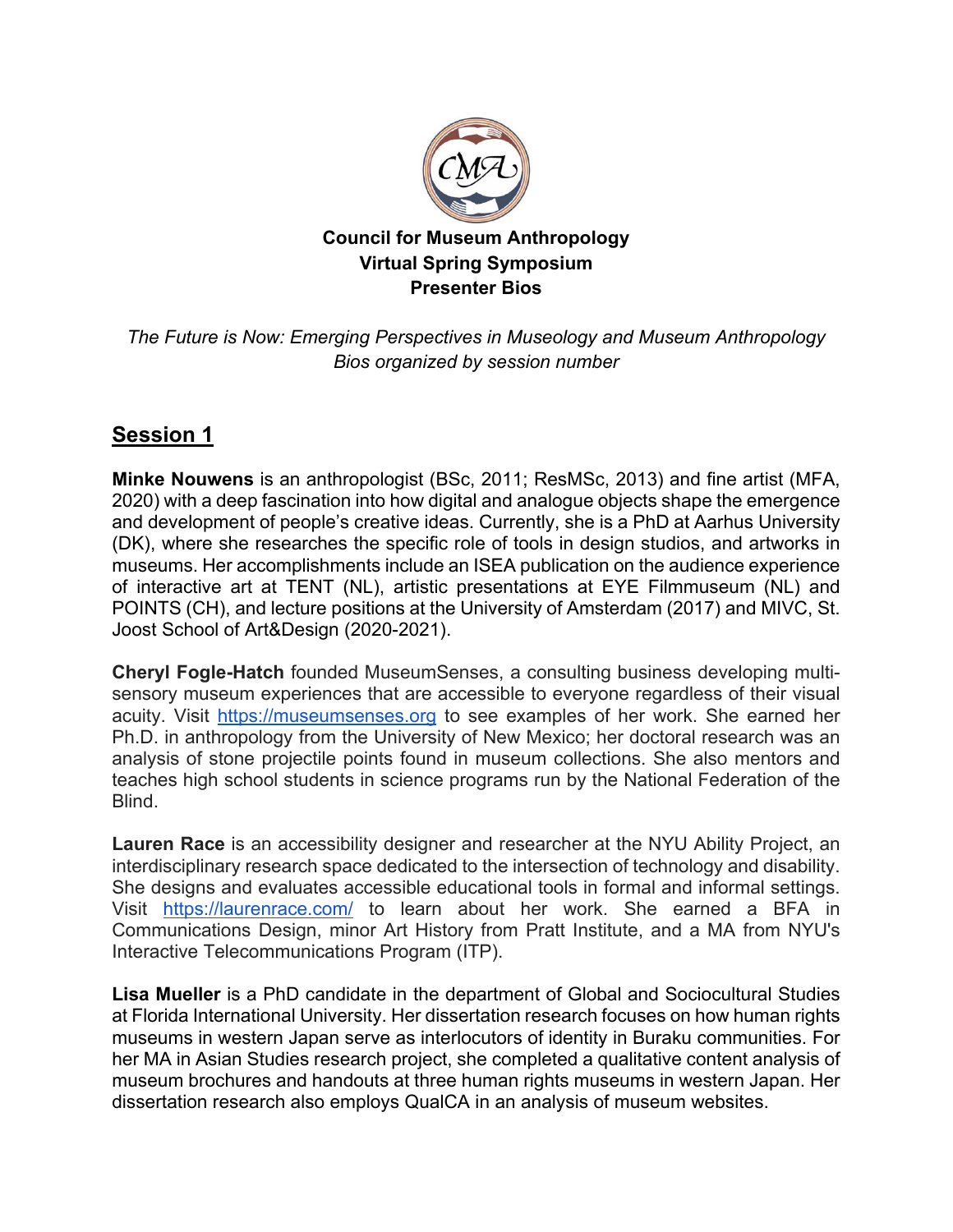**Cathy McNeese** is a Graduate Student at Southern Illinois University Edwardsville (SIUE) pursuing a Master of Science degree in Historical Studies, focusing on Native American Studies. I am simultaneously completing the requirements for a Post Baccalaureate Certificate in Museum Studies. I am on track to graduate in May 2022 and plan to pursue a PhD. in Historical Studies beginning in the Fall, 2022 semester. Currently, I am enrolled in an Anthropology Museum Internship with Professor Dr. Cory Willmott working on a comparative study of Native American Twined Bags from the Great Lakes region of North America.

## **Session 2**

**Justin McCarthy** is Yup'ik and Sámi and a PhD student in archaeology at the University of Washington. He previously received a Master's in Museology from the University of Washington and has worked at the Burke Museum of Natural History and Culture in the Bill Holm Center for nearly a decade and has served as a consultant for various museums. He has researched in museums across the United States and Canada.

**Pin-Yi Li** is a fourth-year Ph.D. student at the Department of Anthropology at University of Wisconsin-Madison. Her major research interest is national identity making in the national museums, with a particular focus on Taiwan and Singapore. Prior to coming to UW-Madison, she has completed her master's thesis "Singapore's Multiculturalism: Ethnography on the National Museum of Singapore" at National Taiwan University.

**Ella Crenshaw** is the Collection Manager of Ethnology at the Sam Noble Oklahoma Museum of Natural History in Norman, OK. She is originally from Oklahoma City and graduated from the University of Oklahoma in 2020 with a B.A. in Anthropology. Ella is currently pursuing her M.A. in Anthropology, also from the University of Oklahoma. Her research focuses on the maintenance, role, and value of institutional knowledge and memory within museums.

**Claire Nicholas** is Assistant Professor of Anthropology / Assistant Curator of Ethnology at the Sam Noble Oklahoma Museum of Natural History (University of Oklahoma). She is a socio-cultural anthropologist who employs ethnographic and historical methods to study the everyday practices and politics of making, displaying, and interpreting material and visual culture. As a museum anthropologist, she is committed to object-based research, the power of visual storytelling and public engagement through exhibits and programming, and the importance of collaboration with community stakeholders. Claire holds a PhD in socio-cultural anthropology from Princeton University and a DEA from l'Ecole des Hautes Etudes en Sciences Sociales.

**Leonie Sophie Treier** is a PhD candidate at Bard Graduate Center and currently a Smithsonian Institution Predoctoral Fellow at the National Museum of Natural History researching George Catlin's Indian Gallery focusing on the previously neglected "ethnographic" objects in his multi-media exhibition. In my MPhil in Visual, Material, and Museum Anthropology at the University of Oxford, I studied a collection of historical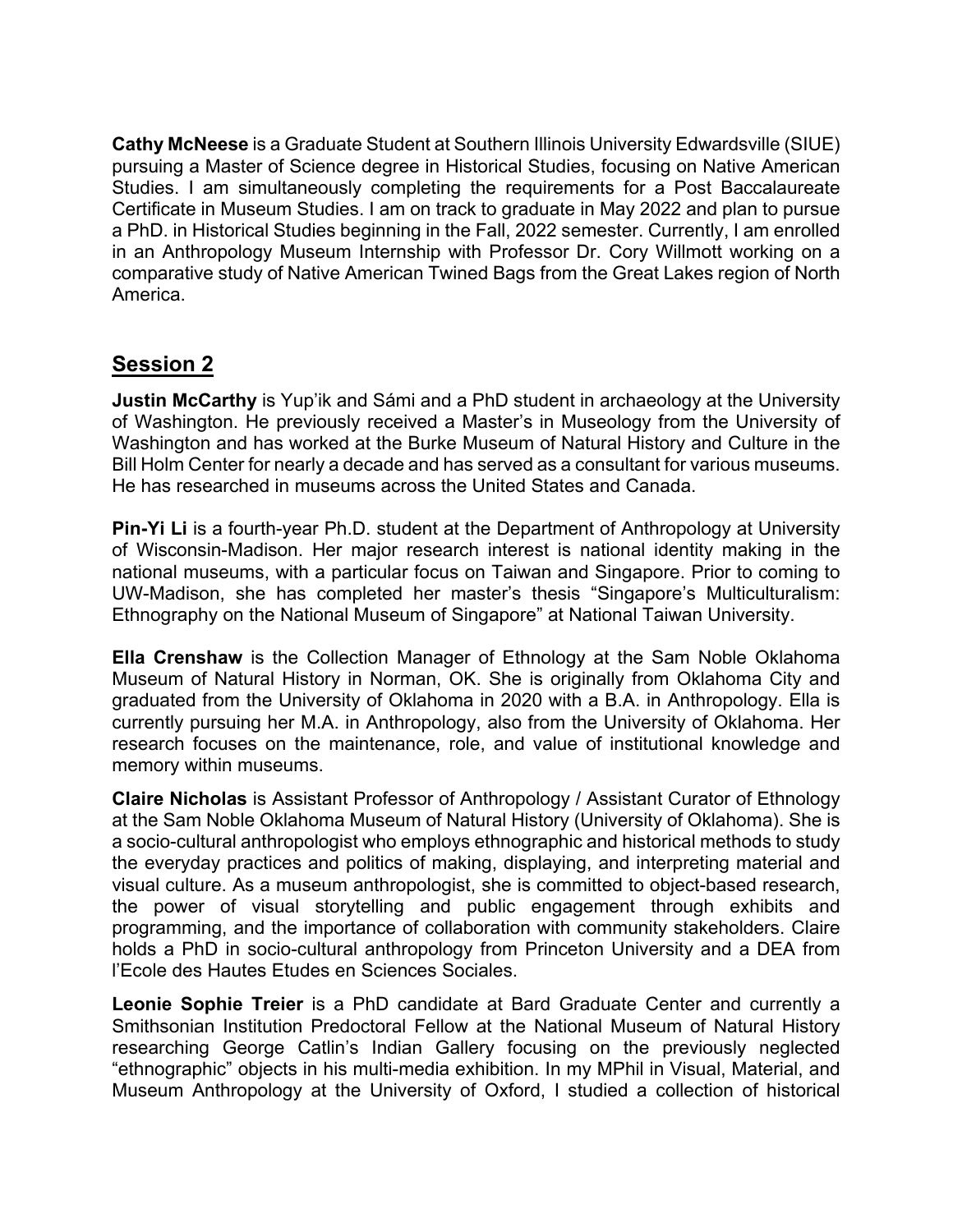photographs in the collection of the Pitt Rivers Museum and their contemporary meanings by working with members of Santa Clara Pueblo, New Mexico.

## **Session 3**

**Haley Bryant** is a doctoral student in the Faculty of Information at the University of Toronto researching digital-first museum projects through the lenses of labor studies, media materialism, and critical operational museology. Before starting her program at U of T, Haley spent three years as a digitization specialist in the Department of Anthropology at the Smithsonian Institution's National Museum of Natural History after earning her MA in Museum Anthropology from The George Washington University in 2016.

**Maya Hirschman** is a doctoral candidate in the Faculty of Information at the University of Toronto. She has been working in museums and galleries, large and small, for almost 25 years and as a curator since 2006. Her interests are wide-ranging (settlement and immigration to Upper Canada, Indigenous-Colonial relationships and cultural appropriation/transfer, depictions of mental illness and hygiene, Second World War and Cold War radar history), but always with an emphasis on identity, memory, narrative and interpretation.

**Megan Hull** is a doctoral candidate in the Faculty of Information at the University of Toronto. Her research focuses on community museums, collective memory, and how nostalgia informs the formation of local identities.

**Bradley Clements** is a doctoral candidate in the Faculty of Information at the University of Toronto. His research considers the responsibilities of museums which hold items relating to Great Lakes treaties between Indigenous and non-Indigenous nations. Bradley has worked with collections, museums, galleries, artists, and communities of origin for over eight years and earned an MA in Visual Anthropology and Materiality from the University of Victoria in 2018.

## **Session 4**

**Mathias Hartmann** studied Cultural Anthropology and History at Goethe-University in Frankfurt with a focus on Latin America. He finished university with a master's degree and his thesis "Indigeneity as a Brand. Failed Indigenism and Plurinational Democracy in Bolivia". After university he held lectures about politics in Bolivia and did an internship in a TV production company. From 2019 to 2020 Mathias Hartmann did a traineeship at Greven Verlag Köln, a regional book publishing company in Cologne. After a parental leave, he started a PhD at Goethe-University in November 2021 and became speaker of the faculty's Doctoral Convention.

**Krystiana Krupa** serves as the NAGPRA Program Officer for the University of Illinois Urbana Champaign. She manages administrative compliance with NAGPRA for UIUC,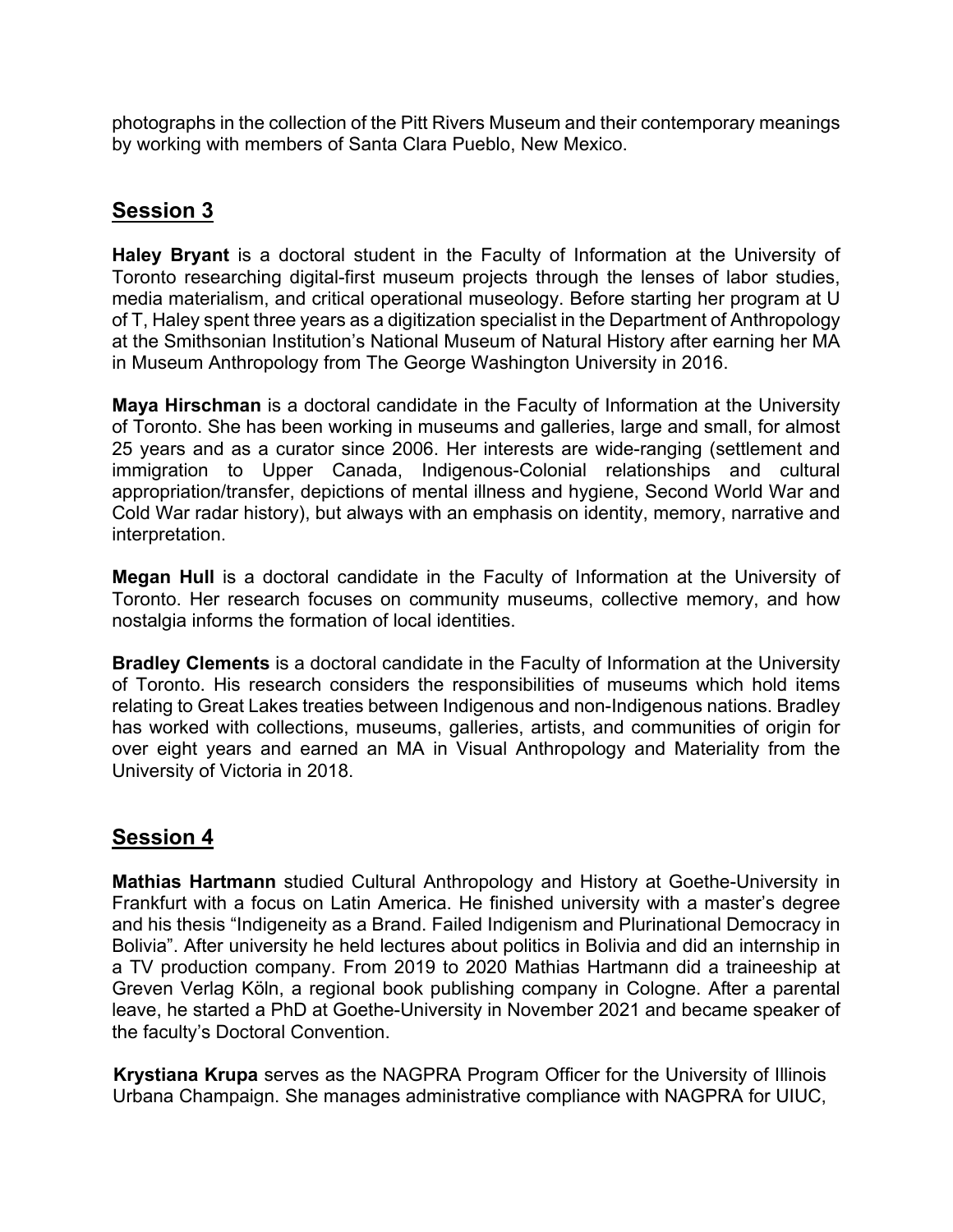where she is also currently pursuing a Master's degree in Law. Her research efforts primarily address NAGPRA, repatriation, and the enduring impacts of colonialism on academic and professional spaces.

**Amelia Smith** is an emerging transgender museum professional. A graduate of the Masters of Museum Studies program at the University of Toronto, her work seeks to bridge the gap between trans studies and museum studies. This resulted in her first exhibition, *Transition Related Surgery: The Fight For Access*, on the history of gender affirming surgeries in Ontario. She has previously worked as an exhibit designer for the Transgender Archives at the University of Victoria, and in January of 2021, she began her website *notyouraveragecistory.com* where she publishes a monthly blog post covering transgender museum studies, queer and transgender history, as well as other subjects that influences her practice.

**Sofia Sireno** I have begun my academic path in the History department of Università degli Studi di Milano, focusing on anthropology and modern history studies. I am now finishing my Museum Studies MA at Leicester University: I have developed an interest in ethical and sensitive practices of collection care and management of cultural artifacts. Alongside my peers, I have established the first university's magazine dedicated to museum life: I have published monthly articles about debates and exhibitions related to the ethnographic sector. I have recently inaugurated an Instagram corner in which I share information about Pacific cultures material history and their life in museums. At the moment I am working on my dissertation research project, investigating ethical guidelines for the care, display and conservation of sacred objects of Northwest Pacific First Nations.

**Chris Green** is a PhD Candidate in Anthropology at the University of Pennsylvania. He graduated from the University of Evansville in 2011 with degrees in Archaeology and Writing. He went on to work in museum education and NAGPRA. He also has a Masters in Anthropology from Colorado State University and in Social Sciences from University of Chicago. His current research seeks to understand the roles museums and the past play in contemporary politics, and especially in decolonial politics. This research has included Indigenous contexts in the US but primarily focuses on the Kanak independence movement in the French South Pacific island of New Caledonia.

#### **Session 5**

**Rachel Greiner** is a recent graduate of American Studies and Museum Studies at the University of Hawaiʻi at Mānoa. She has interned at several archives and museums, including the GLBT Historical Society, the Nevada Museum of Art, and the Jean Charlot Collection. Her thesis, titled *"We call to the voices of Waialua" Envisioning a Waialua Heritage Center Connecting Past, Present and Future,* is based on the collaboration between the North Shore Field School and community members developing a vision for a heritage center.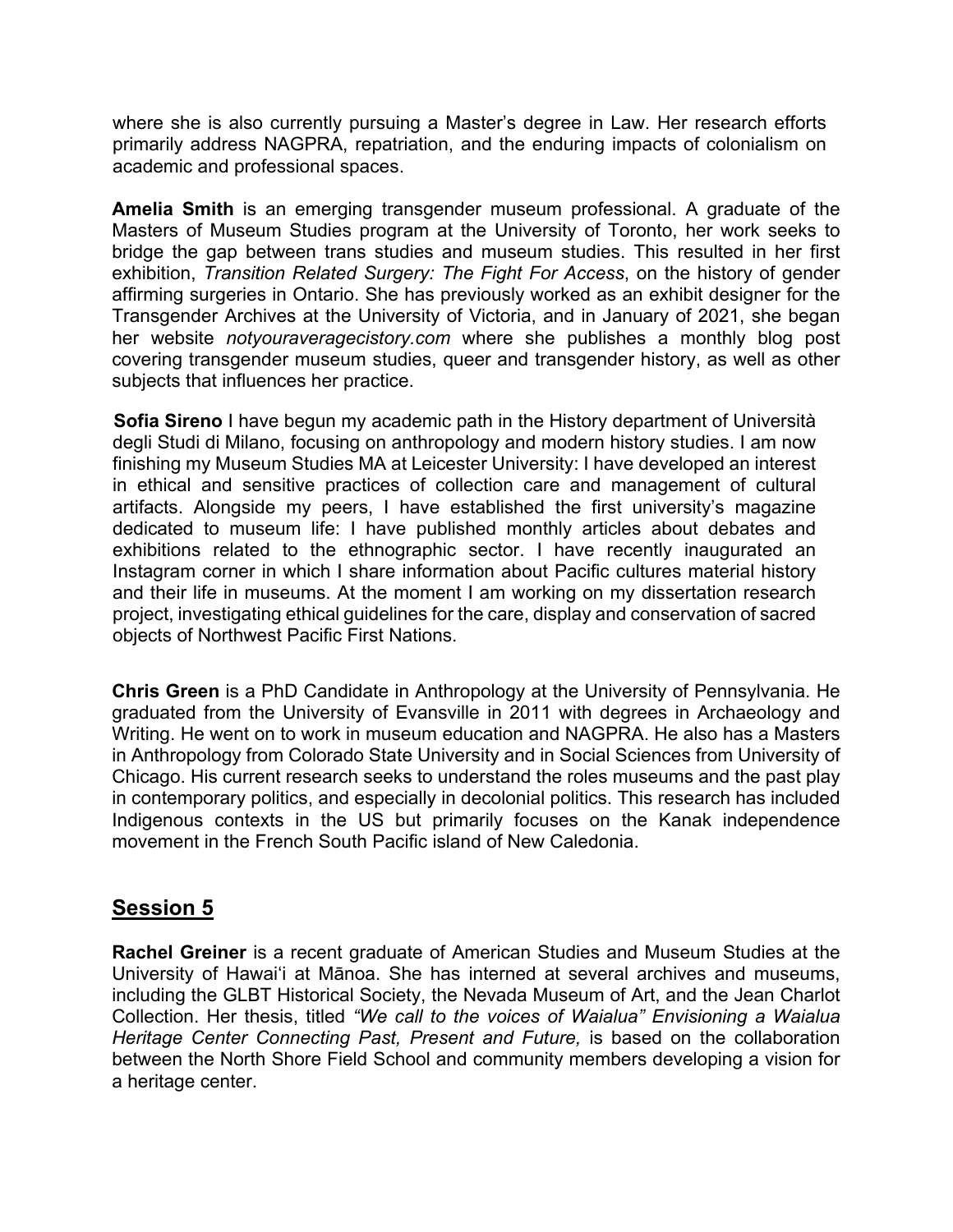**Emily Wilday** is an emerging scholar and recent graduate of the American Studies MA program at the University of Hawai'i at Mānoa. Her research interests include U.S. settler colonialism, New England-Oceania ties, American whiteness and genealogy, anticolonial praxis, and the affective and rhetorical dimensions of dispossession and consent. Most recently, her thesis research examined the ways the Mayflower/Plymouth/Pilgrim national foundation mythology functions to support the ongoing project of colonization. Born and raised on coastal Naumkeag, Massachusett, and Pennacook territory and of British/Western European heritage, she is fundamentally indebted to the people, lands, and waters who have shaped the questions she's asking today.

**Marina George** is currently pursuing an MA in Art History (South Asia) and a Graduate Certificate in Museum Studies from the University of Hawai'i at Mānoa. She is a Teaching Assistant in the department of Art History, and moonlights as Arts Assistant for the East-West Center Arts Program. Marina was born and raised in India, where she worked as a researcher on national inclusive education policy and as a disability rights advocate. She is particularly interested in specialized museum programming for people with disability, and has trained for one year as a Graduate Intern in School and Access Programs at the Metropolitan Museum of Art, New York. She has also been involved with Silent Tears, an international multimedia exhibition that raises the issue of violence against women with disabilities.

**Halena Kapuni-Reynolds** (Kanaka ʻŌiwi) is currently a Ph.D. student in American Studies and Museum Studies at the University of Hawaiʻi at Mānoa. He was raised in the Hawaiian homestead of Keaukaha on Hawaiʻi Island and has a B.A. in Anthropology and Hawaiian Studies (UH-Hilo, 2013) and an M.A. in anthropology with a focus in Museum and Heritage Studies (Uni. of Denver, 2015). His most recent publications include "Voyaging Through the Collection of The Denver Museum of Nature & Science" (Denver Museum of Nature & Science Annals, 2018) and "Nā Pana Kaulana o Keaukaha: The Storied Places of Keaukaha" in Detours: A Decolonial Guide to Hawaiʻi (Duke University Press, 2019). He currently sits on the board of directors for the International Institute for Indigenous Resource Management (Denver, CO).

## **Session 6**

**Ellen Zimmerman**, Archaeological Studies major at Oberlin College, Class of '23.

**Natalie Korzh**, Anthropology and Computer Science major at Oberlin College, Class of '22.

**Henri Feola**, Biology major and Anthropology minor at Oberlin College, Class of '22. I have worked with Oberlin's Alaska Native collection for over two years, and am passionate about anticolonial and decolonial approaches to museum curation.

**Amy Margaris**, Associate Professor and Chair of Anthropology, Oberlin College. I teach and publish in the areas of archaeology and museum anthropology with a focus on Native